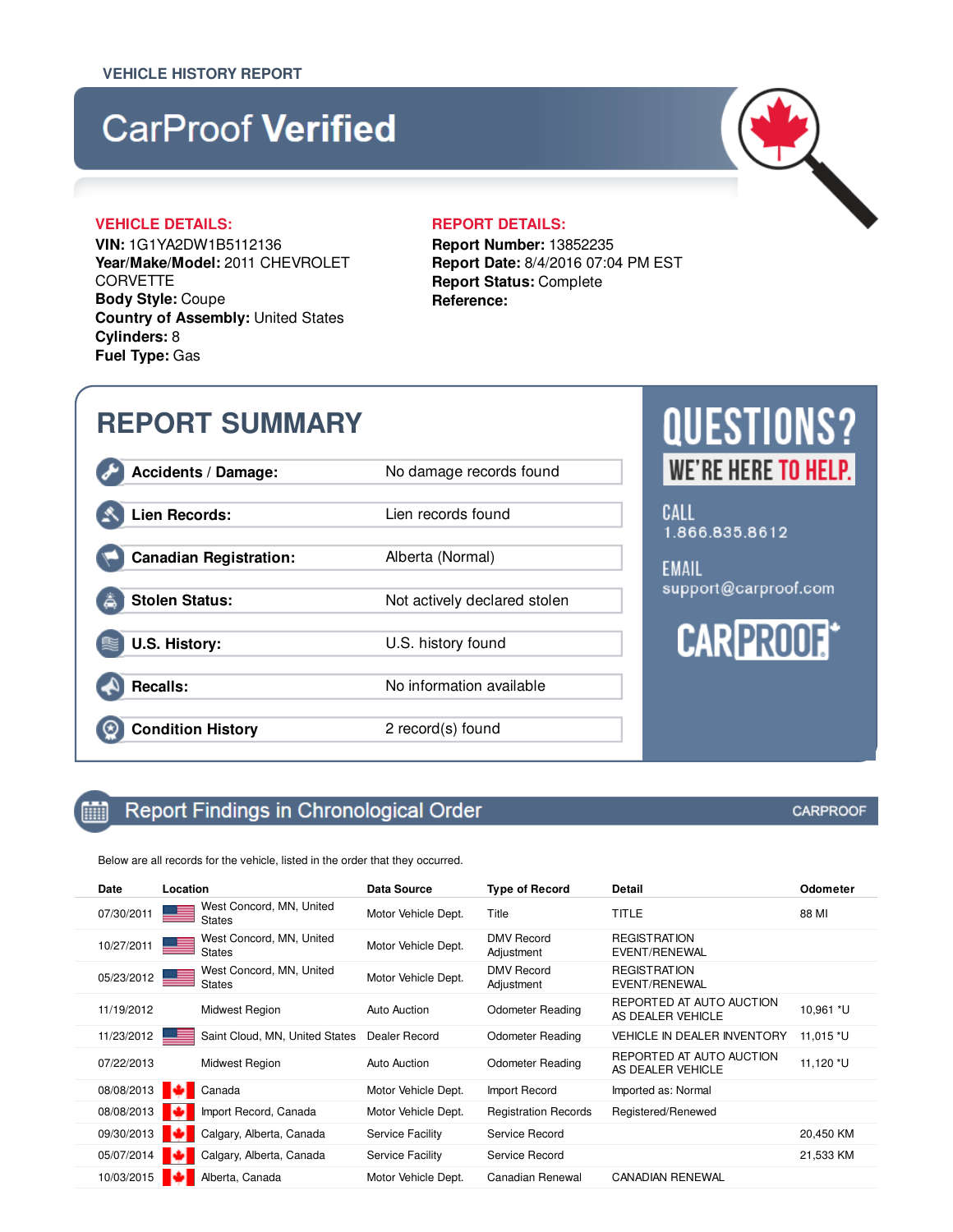| <b>Date</b> | Location                            | Data Source               | <b>Type of Record</b> | Detail | Odometer  |
|-------------|-------------------------------------|---------------------------|-----------------------|--------|-----------|
|             | 04/13/2016 Calgary, Alberta, Canada | <b>Independent Source</b> | Odometer reading      |        | 34.000 KM |

\*Unknown. The unit of measure for this odometer reading was not supplied, and cannot be provided in this report.

| $\bullet$ Accident, Collision and Damage Detail                                                                                               | <b>CARPROOF</b> |
|-----------------------------------------------------------------------------------------------------------------------------------------------|-----------------|
|                                                                                                                                               |                 |
| If the vehicle has had any history of accidents, collisions or damage in either Canada or the U.S., the records are outlined in this section. |                 |

**VIN:** 1G1YA2DW1B5112136

#### **Police Reported Accidents**

| Incid<br>Jate.<br>. | ocation<br>.                       | ran<br>. |
|---------------------|------------------------------------|----------|
|                     | No police reported accidents found |          |

#### **Accident/Damage Estimates**

Accident estimate records are generated by collision estimating facilities from the process of estimating the amount and extent of damage to a vehicle. Estimates in some cases have associated insurance claims.

| <b>Incident Date</b> | Location | Estimate Date | <b>Type of Record</b> | <b>Detail</b> | Amount | Odometer |
|----------------------|----------|---------------|-----------------------|---------------|--------|----------|
| No estimates found   |          |               |                       |               |        |          |

#### **Insurance Claims**

The insurance claims identified in this report do not include any medical pay-outs, damage to other vehicles, damage to property, towing, rental cars, or any other incidental damages.

| <b>Incident Date</b>        | Location | <b>Type of Claim</b> | <b>Detail</b> | Amount | Odometer |
|-----------------------------|----------|----------------------|---------------|--------|----------|
| No claims found             |          |                      |               |        |          |
|                             |          |                      |               |        |          |
| <b>Other Damage Records</b> |          |                      |               |        |          |

| <b>Incident Date</b>          | _ocation | Tvne | Detail | <b>Odometer</b> |
|-------------------------------|----------|------|--------|-----------------|
| No other damage records found |          |      |        |                 |

### .ien Status

This section outlines a summary of any enforceable security interests (liens) we found on the vehicle in the following jurisdiction(s). If a lien is found, further details will appear at the end of the report.

| <b>Province</b>              | Lien                      |
|------------------------------|---------------------------|
| Alberta                      | <b>FOUND</b>              |
| <b>British Columbia</b>      | No enforceable lien found |
| Manitoba                     | No enforceable lien found |
| New Brunswick                | No enforceable lien found |
| Newfoundland                 | No enforceable lien found |
| Nova Scotia                  | No enforceable lien found |
| <b>Northwest Territories</b> | No enforceable lien found |
| Nunavut                      | No enforceable lien found |
| Ontario                      | No enforceable lien found |
| Prince Edward Island         | No enforceable lien found |
| Quebec                       | No enforceable lien found |
| Saskatchewan                 | No enforceable lien found |
| <b>Yukon Territories</b>     | No enforceable lien found |



### **CARPROOF Canadian Lien Guarantee**

Our search results accurately reflect the government records of each database in Canada at the time the search request is made. If for some reason our search report fails to accurately reflect the Canadian enforceable lien status of a vehicle at the time of the search, CARPROOF will reimburse the party that purchased the report and relied on it to their detriment to a maximum amount of (1) the value of the car (2) the value of the lien (3) Five Thousand Dollars Canadian (\$5,000.00), whichever is lower.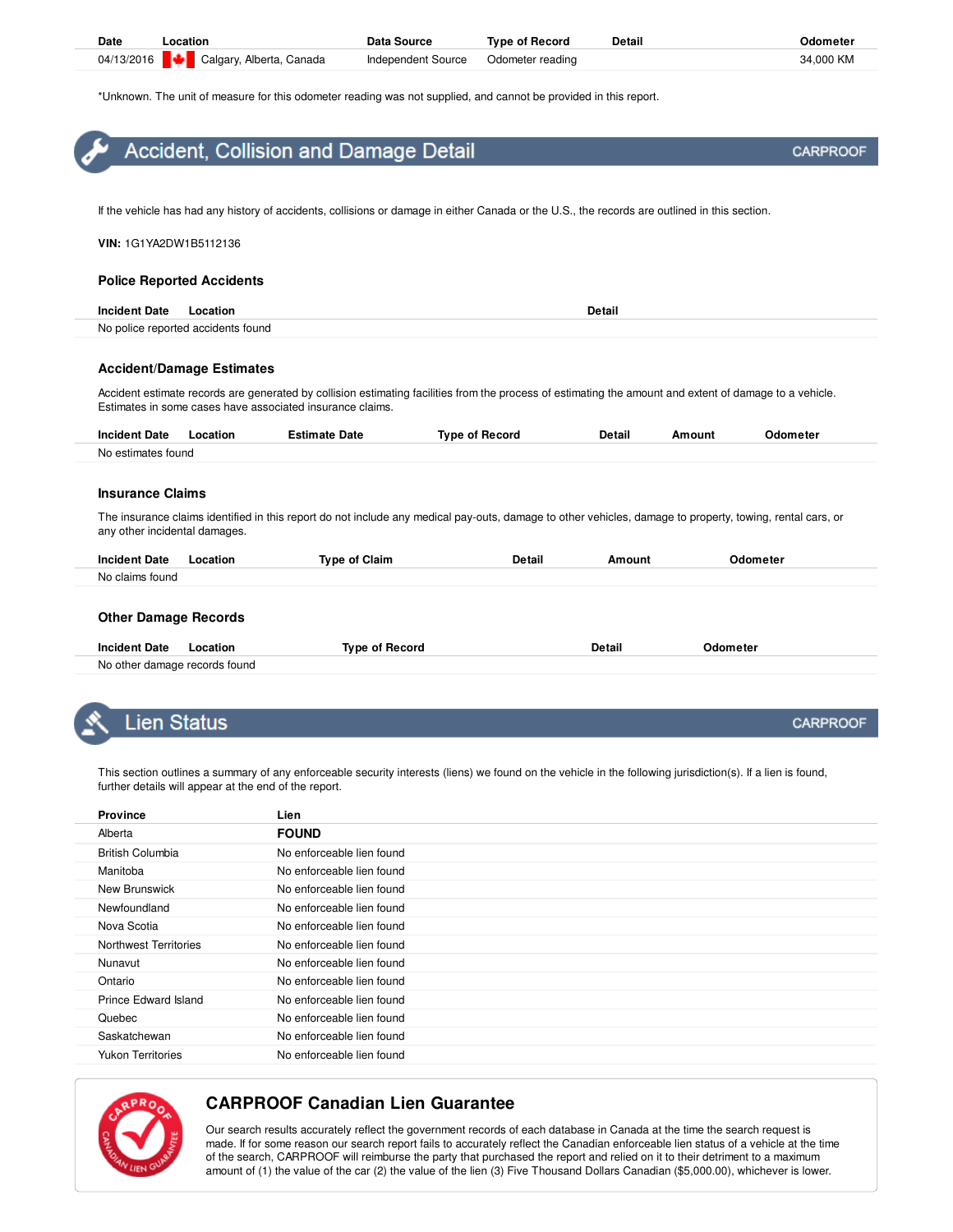### **Canadian Registration**

| <b>Jurisdiction</b>      | <b>Branding</b> | <b>Detail</b>                                                    |
|--------------------------|-----------------|------------------------------------------------------------------|
| <b>Alberta</b>           | <b>NORMAL</b>   | This vehicle has been registered as Normal in this jurisdiction. |
| <b>British Columbia</b>  | Not found       |                                                                  |
| Manitoba                 | Not found       |                                                                  |
| New Brunswick            | Not found       |                                                                  |
| Newfoundland             | Not found       |                                                                  |
| Nova Scotia              | Not found       |                                                                  |
| Northwest Territories    | Not found       |                                                                  |
| Nunavut                  | Not found       |                                                                  |
| Ontario                  | Not found       |                                                                  |
| Prince Edward Island     | Not found       |                                                                  |
| Quebec                   | Not found       |                                                                  |
| Saskatchewan             | Not found       |                                                                  |
| <b>Yukon Territories</b> | Not found       |                                                                  |

### **Stolen Vehicle Check**

This section outlines data from the Canadian Police Information Centre (CPIC), which is operated by the RCMP under the stewardship of National Police Services, on behalf of the Canadian law enforcement community.

### **Stolen Vehicle Check**

Not declared stolen.

### **Import Records**

### **Import Into Canada - Information from the Registrar of Imported Vehicles (RIV)**

This vehicle has been imported into Canada from the US. For more information than is set out below, please contact RIV (www.riv.ca).

**Imported Into Canada As:** Normal **Case/Dossier:** M801364 **Import Date:** 08/08/2013 **Entered Customs:** 08/08/2013 **Inspection Date:** 08/14/2013

### **United States Vehicle History**

In addition to comprehensive vehicle history from across Canada, CARPROOF also thoroughly searches the United States for any details. If the vehicle had any events in the U.S., you will find them below. Details about accidents, collision and damage, or any import records will appear in the preceding sections of your report.



| <b>Item Checked</b> | Result    | <b>Item Checked</b>           | Result    | <b>Item Checked</b>      | Result    |
|---------------------|-----------|-------------------------------|-----------|--------------------------|-----------|
| Abandoned           | No        | <b>Accident Data</b>          | No.       | <b>Corrected Title</b>   | No.       |
| Damaged             | <b>No</b> | <b>Driver Education</b>       | No        | Duplicate Title          | No.       |
| Emission / Safety   | <b>No</b> | Fire Damage                   | No        | Fire Damage Incident     | No.       |
| Frame Damage        | <b>No</b> | Government Use                | No        | <b>Grey Market</b>       | No        |
| Hail Damage         | <b>No</b> | Insurance Loss                | <b>No</b> | Junk                     | No        |
| Lease               | <b>No</b> | Lemon / Manufacturer Buy-back | No        | Lien                     | No        |
| Livery Use          | <b>No</b> | Major Damage                  | No        | NHTSA Crash Test Vehicle | <b>No</b> |
| Odometer Problem    | <b>No</b> | Police Use                    | No        | Rebuilt/Rebuildable      | <b>No</b> |
| Rental / Fleet      | <b>No</b> | Repossessed                   | No        | Salvage                  | <b>No</b> |
| Salvage Auction     | <b>No</b> | Storm Area Registration/Title | No        | Taxi                     | No        |

**CARPROOF** 

**CARPROOF** 

**CARPROOF**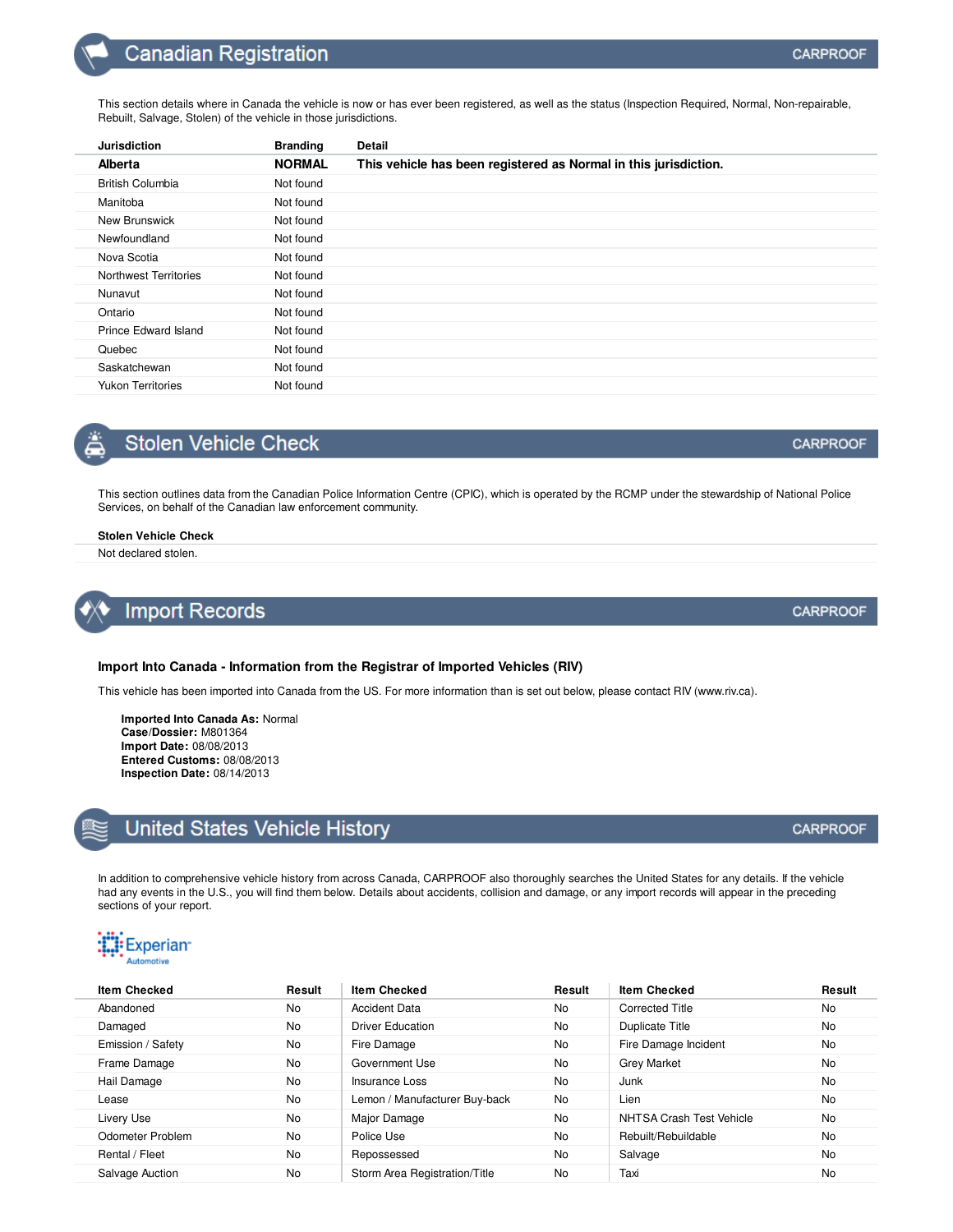| ltem<br>Checked | Result    | Checked<br>ltem              | Result | ltem<br>Checked | Resul |
|-----------------|-----------|------------------------------|--------|-----------------|-------|
| Theft           | <b>No</b> | Water<br><sup>.</sup> Damage | No     |                 |       |

**Recalls** 

No safety recall information available as of the date/time that this report was generated. For additional safety recall information and non-safety related recall campaigns, please contact CHEVROLET or visit GM's website.

| 【め          | <b>Condition History</b> |                  |                       |        | <b>CARPROOF</b> |  |
|-------------|--------------------------|------------------|-----------------------|--------|-----------------|--|
|             |                          |                  |                       |        |                 |  |
| <b>Date</b> | <b>Address</b>           | Data Source      | <b>Type of Record</b> | Detail | Odometer        |  |
| 09/30/2013  | Calgary, Alberta, Canada | Service Facility | Service Record        |        | 20,450 KM       |  |
| 05/07/2014  | Calgary, Alberta, Canada | Service Facility | Service Record        |        | 21,533 KM       |  |

### **Other Records**

CARPROOF searches many other data providers for vehicle details, and if there are any records found, the balance will appear in this section.

| Date                   | Address<br>- - - | Data Source | Detail<br>. | )dometer<br>. |
|------------------------|------------------|-------------|-------------|---------------|
| No other records found |                  |             |             |               |
|                        |                  |             |             |               |

CARPROOF<sup>+</sup>© Copyright 2005-2016 CARPROOF. All rights reserved.

#### **Information on Reports**

This vehicle history report is compiled from multiple data sources. It is not always possible for CARPROOF nor its source data providers to obtain complete information on any one vehicle. There may be other title brands, r

### **Conditions of Use**

**CARPROOF**